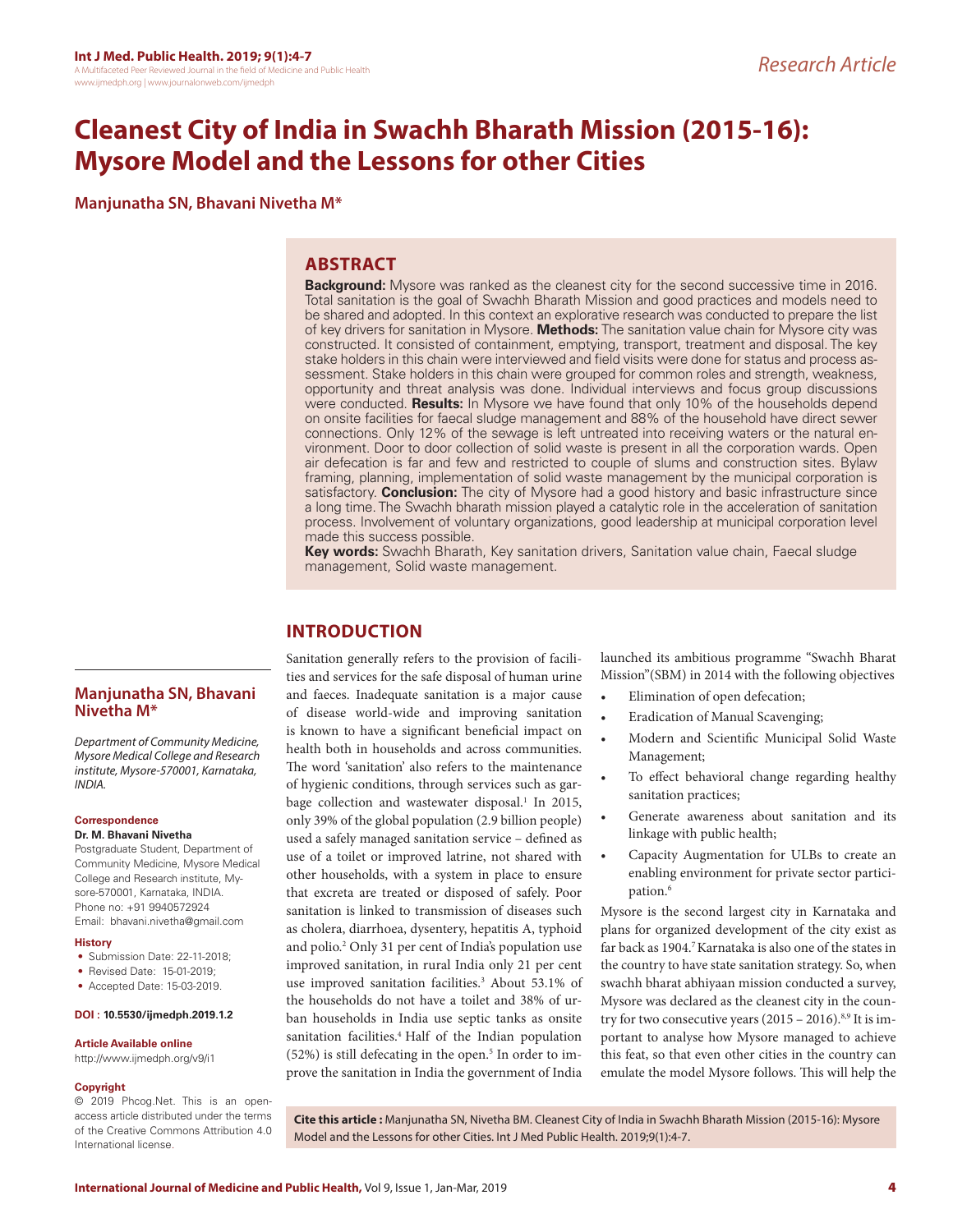country to achieve and sustain the mission's objective in future. Sustainable sanitation is possible only by thorough understanding of the sanitation. The sanitation value chain is the collection of units and processes involved in the management of human waste, starting with the user interface (e.g., the toilet), collection, transport, treatment and ending with the reuse of the material resources (e.g., water, nutrients, energy, organic matter); this reuse may be indirect (After the material is returned to the environment) or it may be direct. It identifies the main components that need to be addressed in order to provide safe and sustainable Water, Sanitation and Hygiene (WASH) services for communities. They include ensuring the availability and storage of water, the design and construction of toilets for specific target groups and creating systems of disposal and treatment for solid and liquid waste.<sup>10</sup> In order to get an understanding about the sanitation situation in Mysore, in this study we constructed the sanitation value chain for liquid waste disposal in Mysore.

# **MATERIALS AND METHODS**

## **Objectives**

- 1. To conduct a SWOT analysis of sanitation situation at Mysore.
- 2. To identify the key drivers for the success in Sanitation.
- 3. To identify the lessons for other cities to emulate.

## Methodology

*Study period***:** October 2016-June 2017.

*Study setting* Mysore city coming under the Jurisdiction of Mysore city corporation.

*Study design***:** Mixed method (Quantitative and Qualitative).

*Data collection:* This was a mixed method study where both qualitative and quantitative data was collected. For qualitative data group discussion was done using nominal group technique/ Quantitative data was collected using semi-structured questionnaire on the stake holders and record review was done.

**Sample size:** 19 for in-depth interviews and 6 for group discussion (2 were conducted).

## *Data Capture Methods*

- 1.Field visits: visited Waste collection points and Sewage treatment plant with checklists.
- 2.Group discussions with key stake holders including waste handlers, corporation officials, people's representatives (corporators) and general public.
- 3.In depth Interviews with selected key stake holders.
- 4.Review of data sources maintained at treatment plants and corporation offices.

## *Data Analysis*

Saturation was reached within 15-20 people. Interview and discussion data was transcribed and analyzed using ethonograph software version 6.7. Triangulation was done between quantitative and qualitative data.

## **RESULTS**

**Strengths**

#### **Table 1: SWOT Analysis of Sanitation Situation in Mysore.**

Poor inter-sectoral coordi-

Sewage treatment plant still besides residential area New Land filling area is yet to be commissioned. Enforcement of law is not

Possibility of water scarcity in case of monsoon failure can affect the sanitation situation. • Rapid growth of population causes added burden for existing resources

New industries entering into City hindering the cultural

nation

very strong

**Threats**

status.

#### **Weakness**

- Manual scavenging is eradicated
- Historical advantages of underground drainage systems and good city planning
- Very less slum population
- City of palaces which is a tourist attraction with world famous Dasara festival.
- Political will is very strong
- People are very committed in maintaining the city clean causing excellent community participation

### **Opportunities**

- Since cultural capital of Karnataka lot of importance is given by the policy makers
- Many NGOs are working in . the cleanliness drive with good track record
- More than 80% of population is literate
- Corporate Social Responsibility from companies like Infosys and other private sectors.

#### **Table 2: Solid Waste Management in Mysore.**

#### **Solid waste management in Mysore**

- Coloured bins (Red and blue) are distributed to citizens for segregation of dry and wet waste at source.
- Door to Door collection is done in all 65 wards
- Vehicles transporting waste are monitored using GPS
- Outsourcing of waste collection is done in some wards to private sector
- 4 Zero Waste Management plants are set up in different parts of the city to treat solid waste
- Vegetable waste is sent to Pinjrapole society for feeding stray cattles
- Vermicomposting is done at Chamaraja Zoo Gardens
- Eco friendly vessel washing powder and toilet floor cleaning powder is prepared from citrous fruit wastes and others
- Organic manure is produced from waste and is sold at subsidized cost.
- Banning of plastic carry bags is in effect in entire city
- Mobile app for informing corporation authorities regarding violations
- On line grievance addressal for the public

| <b>Table 3: Solid Waste Collection in Mysore.</b>                         |                                                                                     |                                     |                                                                 |                                   |                                                                     |
|---------------------------------------------------------------------------|-------------------------------------------------------------------------------------|-------------------------------------|-----------------------------------------------------------------|-----------------------------------|---------------------------------------------------------------------|
| <b>Total amount</b><br>of solid waste<br>generated per day<br>(in tonnes) | <b>Total amount of</b><br>municipal solid<br>waste collected per<br>day (in tonnes) | <b>Number of public</b><br>dustbins | <b>Number of vehicles</b><br>for transportation<br>and disposal | Area of land fill site<br>(in Km) | Percentage of<br>household covered<br>by door-to-door<br>collection |
| 240                                                                       | 240                                                                                 | 2871                                | 52                                                              | Yet to be<br>commissioned         | 30                                                                  |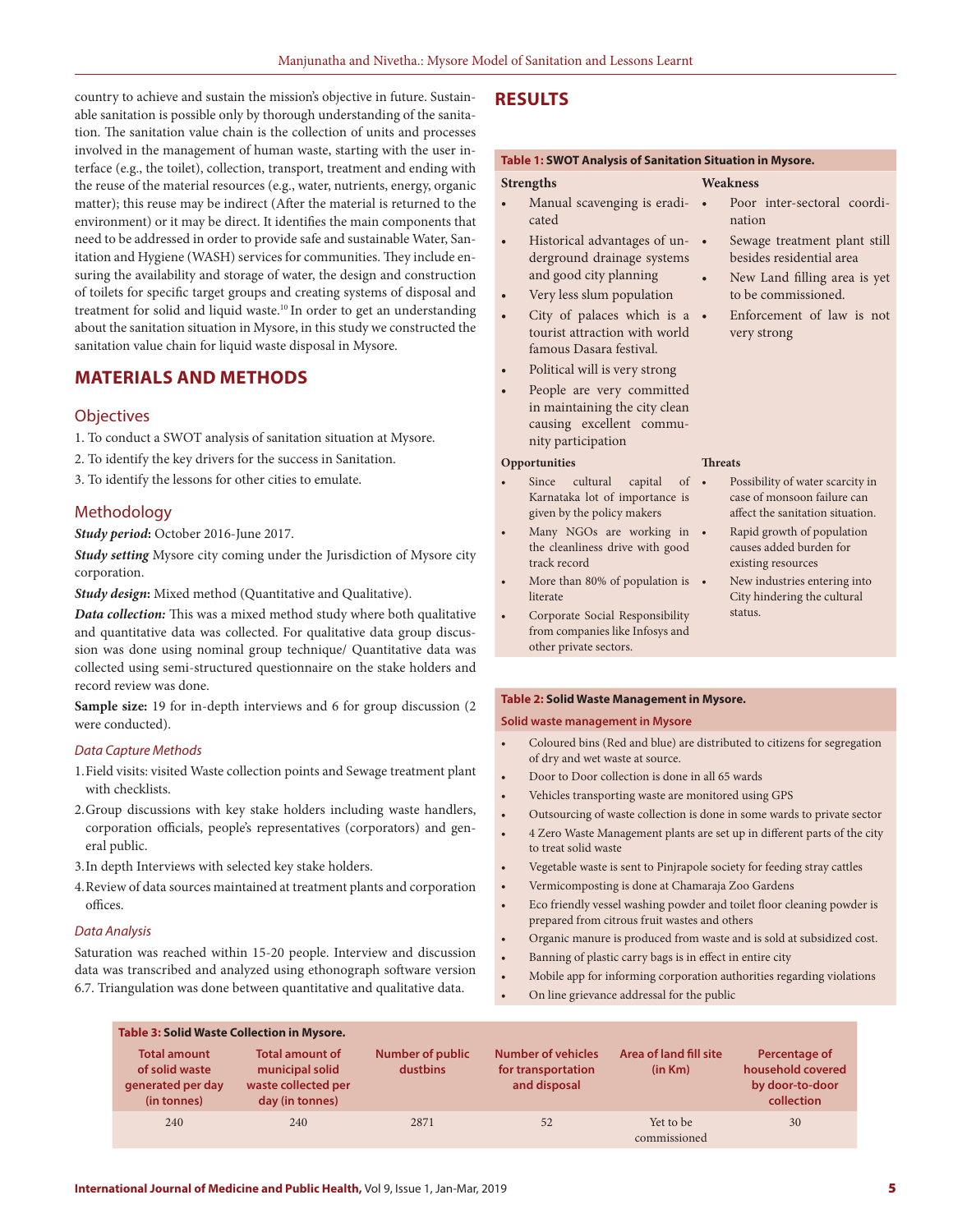

Urban sanitation situation

**Figure 1:** Sanitation Value Chain of Urban India.



**Figure 2:** Sanitation Value Chain of Mysore City.

# **DISCUSSION**

In Mysore we have found that only 10% of the households depend on onsite facilities for faecal sludge management and 88% of the household have direct sewer connections. Only 12% of the sewage is left untreated into receiving waters or the natural environment (Figure 2). Other cities like trichy which also made to top 5 cleanest cities had 60% of the city with sewer connections,<sup>12</sup> other city Chandigarh also had 95% of the population catered to by sewer connections.<sup>13</sup> On the other hand according to census 2011, about 45 per cent of urban Indian households depend on on-site facilities for faecal collection and containment (Figure 1). The Performance Assessment System (PAS) project conducted by the CEPT University also showed similar results, Under this project, the service level benchmark data submitted to Government of India by 16 states covering 1564 cities reveal that 1190 cities are completely dependent on On-site sanitation (76%), 369 (24%) cities use a mixed system with both sewer network and on-site systems and there are only 5 cities with full sewer systems.14 All these results point out that a well-established sewer connections in Mysore is one of the important driver for the clean city status. Although sewer connections form important part of the Sanitation Value chain it is responsible only for collection and containment, proper treatment and disposal should be coupled with that inorder to maintain good sanitation. In our study the data shows that 88% of the faecal waste is safely treated and disposed. Mysore is adequately equipped with sewage treatment plants with present sewerage capacity of 157.65 MLD which was designed as per the requirements of the city in the year 2011.<sup>7</sup> Other cities which fared better in swachatha survey like trichy with 59% sewer connections showed that 60% of the faecal waste was safely disposed, Delhi with 68% sewer connections showed that 56% of faecal waste was disposed of safely. So, the cities with sewer connections show better treatment and disposal of waste which was also the case in Mysore. Centre for Science and Environment (CSE) set out to follow the trail of human excreta in 11 cities across India, which showed alarmingly poor results in Srikakulam, Solapur and Dewas where only 0%, 2% and 7% of faecal waste was safely disposed had more than 50% dependence on onsite facilities.12 In another extensive desk review to capture the status of Faecal Sludge Management in six states namely Delhi, Gujarat, Madhya Pradesh, Maharashtra, Uttar Pradesh and Tamil Nadu it was again concluded that adequate facilities and services for collection, transportation, treatment and disposal of urban domestic septage (Faecal waste from septic tanks) do not exist in Indian cities. Most On-Site Sanitation Systems (OSS) are emptied manually in the absence of suitable facilities.15 The Figure 2 depicts the faecal flow of the nation in the urban area which shows that most of the faecal sludge ends up in the environment and only 19% of faecal matter is safely disposed and 0% from onsite system is managed properly. Another Review of Fecal Sludge Management in 12 Cities was undertaken to analyze fecal sludge management in a variety of cities from Latin America, Africa, South Asia and East Asia which showed that Almost two-thirds of households in the cities studied rely on on-site sanitation facilities, On average, fecal waste from only 22 percent of households using on-site systems is safely managed, In only two of the 12 cities studied was fecal waste from more than 50 percent of households using on-site systems safely managed. The city which was chosen from South Asia was Delhi, it was shown that 0% of waste from on-site system were managed properly.16 All the above results points out that underground sewer connections are inturn leading to safe disposal of faecal sludge as it is almost always connected with proper disposal and treatment system. The reason for this maybe because maintenance of onsite facilities lies with the owner and there is no binding rule for regular desludging and cleaning. Many other factors like non-availability of mechanical instruments, cost can also play a role. So, from our data it is clear that the sanitation value chain system functioning in Mysuru is wholesome, the reason mainly can be attributed to underground sewer connections coupled with well-functioning safe disposal facilities. The swacha bharat mission was launched in 2014, but the main objective of the mission was on only a part of sanitation value chain like Containment and collection. Though it is mentioned in the mission guidelines that construction of latrine should be coupled with sewer connection and proper disposal or in the absence of sewer connection an on-site sanitation facility with provision for proper treatment and desludging, the reality is not so.<sup>6</sup> Almost half the Indian household depends on the on-site facilities for faecal disposal but we are still not equipped with necessary facilities to properly treat and dispose/reuse the faecal sludge. The mapping of faecal flow in every city will help us to find the bottle necks encountered across the faecal management chain. It has been proposed in SBM(U) that all the cities should come up with city sanitation strategy, the formulation of such sanitation value chains across various cities will serve as the starting point in designing these strategies.The strengths identified for successful sanitation system in mysore included eradication of manual scavenging (Table 1). Despite progress, manual scavenging persists in India. According to the India Census 2011, there are more than 2.6 million dry latrines in the country. Since Mysore is 88% dependant on underground Sewer connections with only 5% of slum population the manual scavenging was easy to eradicate as only onsite facilities require manual cleaning.<sup>7</sup> Another strength is the political will and community participation which were the key drivers for success in Mysore. Maharashtra took the top rank hosting 6 cities that score in the top 20 mainly because of the extraordinary political will showed by